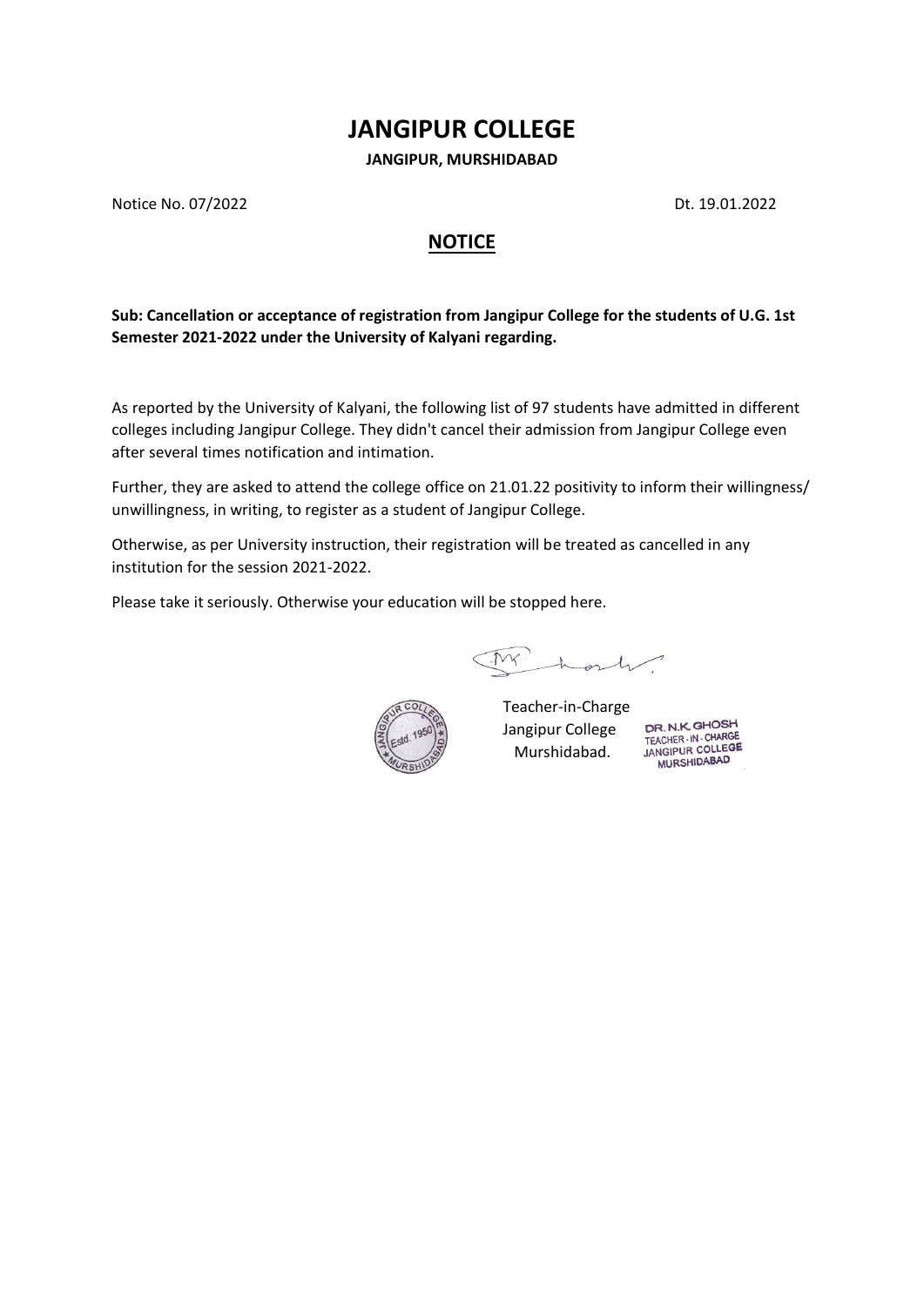| APP_ID  | <b>CATE</b>           | <b>S_NAME</b>               | <b>SEX</b> | SUB1               | SUB <sub>2</sub>   |
|---------|-----------------------|-----------------------------|------------|--------------------|--------------------|
|         | 2200408 B.SC. HONOURS | <b>ABDUL KARIM</b>          | Male       | <b>PHYSICS</b>     | <b>CHEMISTRY</b>   |
| 2200214 | <b>B.SC. HONOURS</b>  | <b>ADITYA SAHA</b>          | Male       | <b>CHEMISTRY</b>   | <b>MATHEMATICS</b> |
| 2204642 | <b>B.A. PROGRAM</b>   | <b>AKASH SK</b>             | Male       | <b>BENGALI</b>     | <b>EDUCATION</b>   |
|         | 2204328 B.A. PROGRAM  | <b>ALO DAS</b>              | Female     | <b>IEDUCATION</b>  | POL. SCIENCE       |
|         | 2203285 B.A. HONOURS  | <b>AMISHA RANA</b>          | Female     | <b>HISTORY</b>     | <b>BENGALI</b>     |
|         | 2203167 B.A. PROGRAM  | <b>ANANTA DAS</b>           | Male       | <b>BENGALI</b>     | PHILOSOPHY         |
|         | 2200136 B.SC. HONOURS | <b>ANIK SINHA</b>           | Male       | <b>PHYSICS</b>     | <b>MATHEMATICS</b> |
|         | 2203584 B.SC. HONOURS | ANIMESH SINGHA ROY          | Female     | <b>GEOGRAPHY</b>   | <b>EDUCATION</b>   |
|         | 2203255 B.A. HONOURS  | <b>ANJU DAS</b>             | Female     | <b>HISTORY</b>     | <b>EDUCATION</b>   |
|         | 2200218 B.SC. HONOURS | <b>ANUSHREE SAHA</b>        | Female     | <b>MATHEMATICS</b> | <b>CHEMISTRY</b>   |
|         | 2204899 B.SC. HONOURS | <b>ASIFA NURI KHATUN</b>    | Female     | <b>GEOGRAPHY</b>   | <b>HISTORY</b>     |
| 2204843 | <b>B.A. HONOURS</b>   | AYESHA SULTANA              | Female     | <b>ENGLISH</b>     | <b>BENGALI</b>     |
|         | 2203438 B.A. HONOURS  | <b>BARSHITA DAS</b>         | Female     | <b>HISTORY</b>     | <b>BENGALI</b>     |
|         | 2202605 B.A. PROGRAM  | <b>BASERA KHATUN</b>        | Female     | <b>HISTORY</b>     | POL. SCIENCE       |
|         | 2200426 B.A. HONOURS  | <b>BEAUTY MONDAL</b>        | Female     | <b>BENGALI</b>     | POL. SCIENCE       |
|         | 2200511 B.A. HONOURS  | <b>BISWAJIT SINGHA</b>      | Male       | <b>HISTORY</b>     | <b>BENGALI</b>     |
|         | 2200173 B.A. HONOURS  | <b>CHANCHAL MANDAL</b>      | Male       | <b>ENGLISH</b>     | <b>HISTORY</b>     |
|         | 2202620 B.SC. PROGRAM | <b>EJAJUL HAQUE</b>         | Male       | <b>PHYSICS</b>     | <b>CHEMISTRY</b>   |
|         | 2203080 B.SC. HONOURS | <b>EJAJUL HAQUE</b>         | Male       | <b>MATHEMATICS</b> | <b>PHYSICS</b>     |
|         | 2201639 B.A. PROGRAM  | <b>FAEZA KHATUN</b>         | Female     | <b>BENGALI</b>     | <b>EDUCATION</b>   |
|         | 2203900 B.A. HONOURS  | <b>FIJA ANSARI</b>          | Male       | <b>ENGLISH</b>     | <b>BENGALI</b>     |
| 2204853 | <b>B.A. PROGRAM</b>   | <b>FIJA ANSARI</b>          | Male       | <b>ENGLISH</b>     | <b>BENGALI</b>     |
|         | 2200203 B.SC. HONOURS | <b>HARSHA NANDI</b>         | Male       | <b>CHEMISTRY</b>   | <b>PHYSICS</b>     |
|         | 2204755 B.SC. HONOURS | <b>HIRA KHATUN</b>          | Female     | <b>PHYSICS</b>     | <b>MATHEMATICS</b> |
|         | 2203294 B.SC. HONOURS | <b>ISHRAK JAHAN PARVEEN</b> | Female     | <b>BOTANY</b>      | ZOOLOGY            |
| 2203295 | <b>B.A. PROGRAM</b>   | <b>JAKIRUL SK</b>           | Male       | <b>ARABIC</b>      | <b>HISTORY</b>     |
| 2203973 | <b>B.A. HONOURS</b>   | <b>JESMINA KHATUN</b>       | Female     | POL. SCIENCE       | <b>PHILOSOPHY</b>  |
|         | 2200066 B.SC. HONOURS | <b>JOY MONDAL</b>           | Male       | <b>MATHEMATICS</b> | <b>PHYSICS</b>     |
| 2203469 | <b>B.A. HONOURS</b>   | <b>KAJEMA KHATUN</b>        | Female     | <b>HISTORY</b>     | <b>EDUCATION</b>   |
|         | 2200233 B.SC. HONOURS | KARTIK CHAND MONDAL         | Male       | ZOOLOGY            | <b>BOTANY</b>      |
|         | 2202756 B.SC. PROGRAM | KAUSHIK KARMAKAR            | Male       | <b>PHYSICS</b>     | <b>CHEMISTRY</b>   |
|         | 2202807 B.A. PROGRAM  | KONIKA MONDAL               | Female     | <b>HISTORY</b>     | POL. SCIENCE       |
|         | 2203096 B.SC. HONOURS | KOUSTAV MANDAL              | Male       | <b>MATHEMATICS</b> | <b>CHEMISTRY</b>   |
|         | 2204576 B.A. PROGRAM  | <b>MALLIKA BHASKAR</b>      | Female     | BENGALI            | PHILOSOPHY         |
| 2203730 | <b>B.A. PROGRAM</b>   | <b>MANGALDIP DAS</b>        | Male       | PHILOSOPHY         | POL. SCIENCE       |
|         | 2200254 B.SC. HONOURS | <b>MASKURA KHATUN</b>       | Female     | <b>PHYSICS</b>     | <b>CHEMISTRY</b>   |
| 2204643 | <b>B.A. PROGRAM</b>   | <b>MASUD RANA</b>           | Male       | <b>BENGALI</b>     | <b>EDUCATION</b>   |
| 2200869 | <b>B.A. PROGRAM</b>   | MD ARIF ALI                 | Male       | <b>EDUCATION</b>   | <b>HISTORY</b>     |
| 2204740 | <b>B.A. HONOURS</b>   | MD ARIF ALI                 | Male       | <b>ENGLISH</b>     | <b>BENGALI</b>     |
| 2203391 | <b>B.A. PROGRAM</b>   | MD MANJARUL ALAM            | Male       | <b>EDUCATION</b>   | PHILOSOPHY         |
| 2204113 | <b>B.A. HONOURS</b>   | MD MOFASSERUL HAQUE         | Male       | <b>ENGLISH</b>     | POL. SCIENCE       |
|         | 2200399 B.A. HONOURS  | MEGHNA NANDAN               | Female     | POL. SCIENCE       | <b>EDUCATION</b>   |
|         | 2201488 B.A. PROGRAM  | <b>MERINA KHATUN</b>        | Female     | <b>HISTORY</b>     | POL. SCIENCE       |
| 2203340 | <b>B.A. HONOURS</b>   | <b>MERINA KHATUN</b>        | Female     | <b>HISTORY</b>     | <b>BENGALI</b>     |
|         | 2200159 B.SC. HONOURS | MONOMOY CHANDRA             | Male       | <b>MATHEMATICS</b> | <b>CHEMISTRY</b>   |
| 2204169 | <b>B.A. HONOURS</b>   | <b>MOSARAF SK</b>           | Male       | POL. SCIENCE       | <b>EDUCATION</b>   |
| 2204747 | <b>B.A. HONOURS</b>   | <b>MOSARAF SK</b>           | Male       | <b>HISTORY</b>     | POL. SCIENCE       |
| 2204928 | <b>B.SC. HONOURS</b>  | MOTMAINA SULTANA            | Female     | <b>PHYSICS</b>     | <b>CHEMISTRY</b>   |